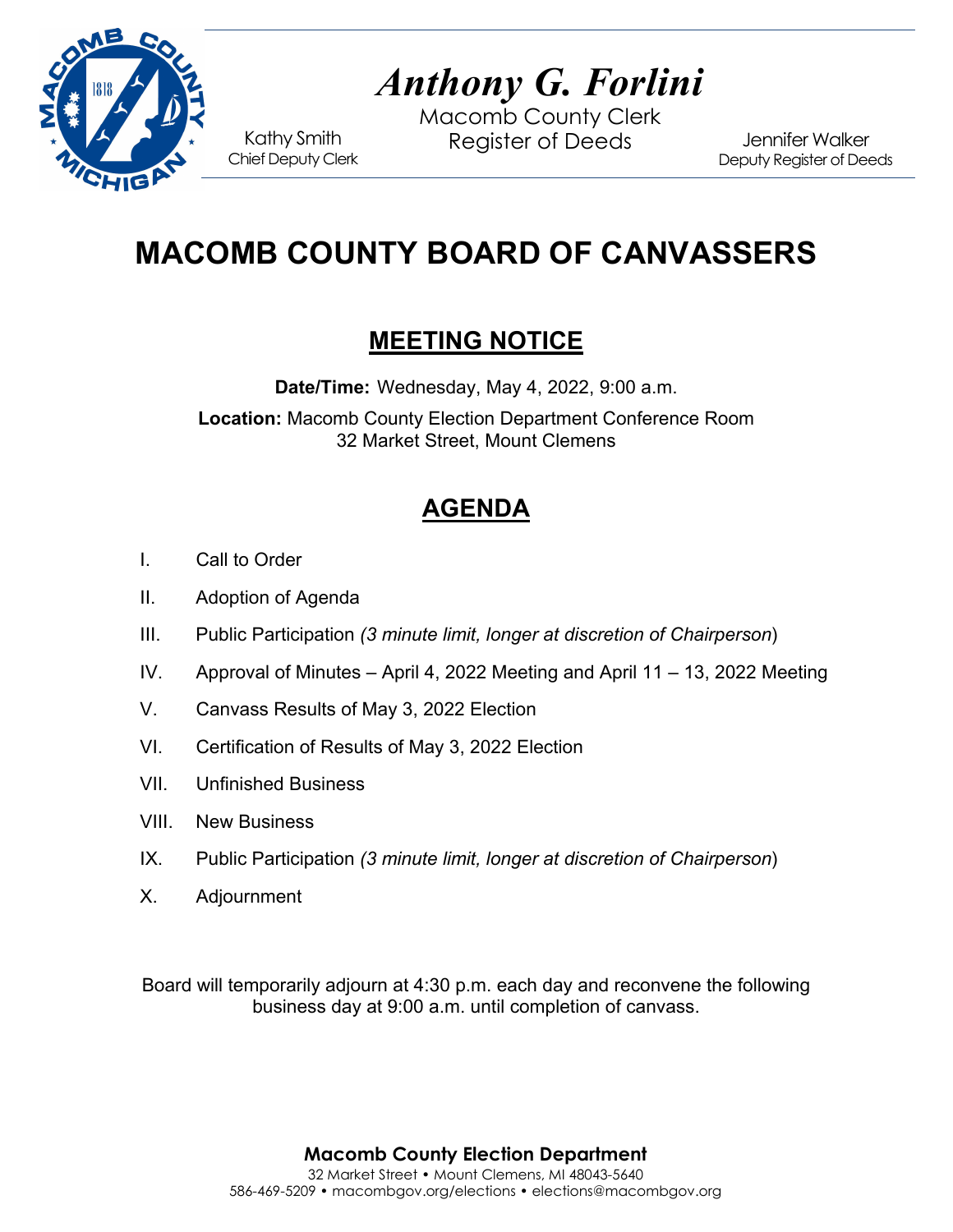### **MACOMB COUNTY BOARD OF CANVASSERS APRIL 4, 2022 MEETING UNOFFICIAL MINUTES**

The Macomb County Board of Canvassers met in the Macomb County Election Department Conference Room (32 Market St. in Mount Clemens), on April 4, 2022.

The following Board members were present, unless noted below:

 Sarah Stovall – Chair Lori Mabee – Vice Chair Nancy Tiseo – Canvasser Alysa Diebolt – Canvasser *Also Present: Michael Grix – Chief Election Clerk* 

#### **Call to Order**

Sarah Stovall called the Board of Canvassers meeting to order at 9:01 a.m.

#### **Adoption of Agenda**

A motion to adopt the agenda was made by Nancy Tiseo and seconded by Sarah Stovall; the motion passed unanimously.

#### **Public Participation**

None

#### **Approval of Minutes – Canvass of March 1, 2022 Election**

A motion to accept the minutes was made by Alysa Diebolt and seconded by Lori Mabee; the motion passed unanimously.

#### **Preparation for Certification of Ballot Containers**

The canvassers prepared the paperwork and supplies for the container certifications.

#### **Unfinished Business**

None

**New Business**  None

**Public Participation**  None

#### **Adjournment**

Lori Mabee made a motion to adjourn the meeting, seconded by Alysa Diebolt. The motion passed unanimously and the meeting was adjourned at 12:15 p.m.

Sarah Stovall **Lori Mabee** Chair Vice Chair

 $\mathcal{L}_\text{max}$  , and the contribution of the contribution of the contribution of the contribution of the contribution of the contribution of the contribution of the contribution of the contribution of the contribution of t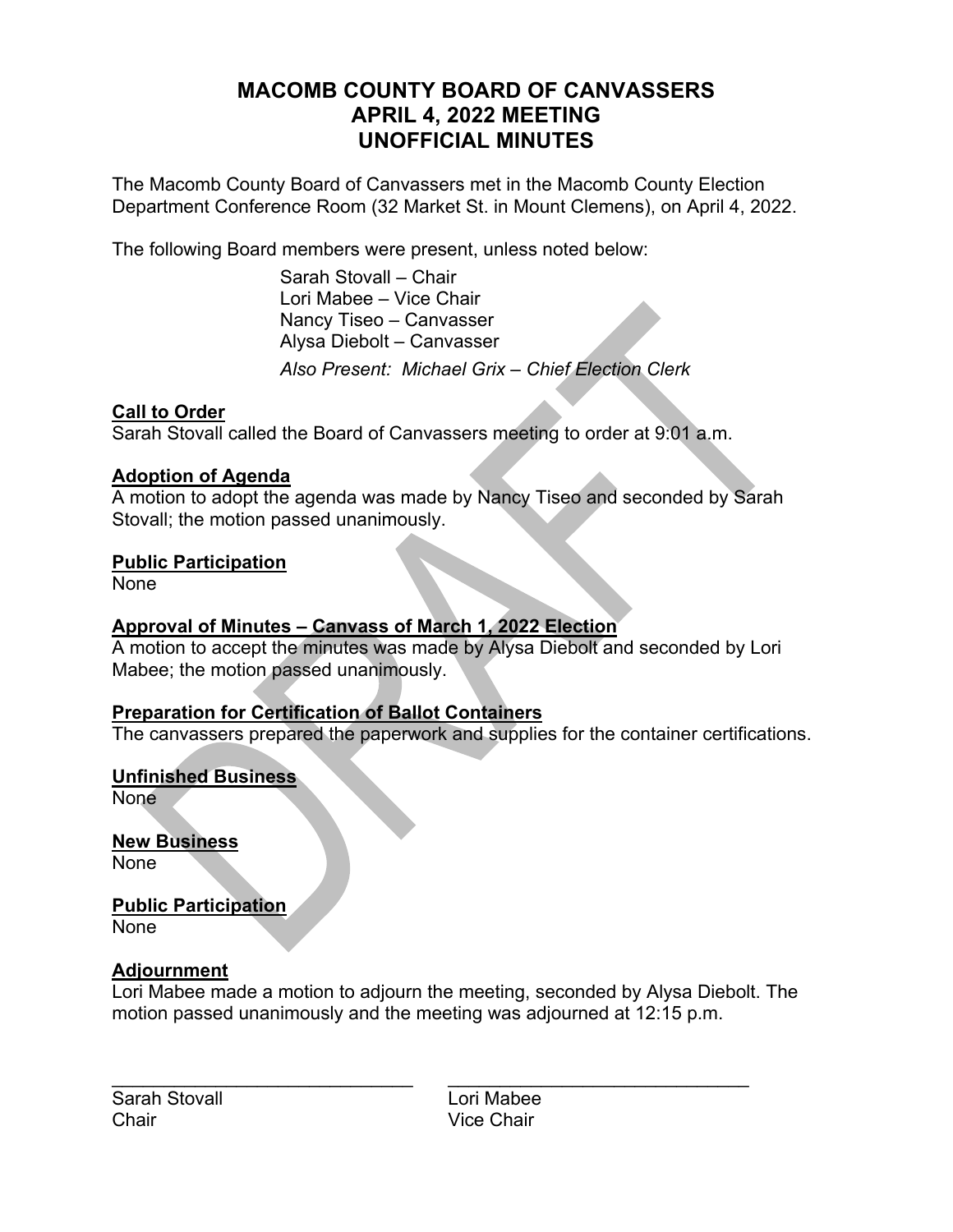$\_$ Alysa Diebolt Nancy Tiseo Canvasser Canvasser

\_\_\_\_\_\_\_\_\_\_\_\_\_\_\_\_\_\_\_\_\_\_\_\_\_\_\_\_\_ \_\_\_\_\_\_\_\_\_\_\_\_\_\_\_\_\_\_\_\_\_\_\_\_\_\_\_\_\_

Anthony G. Forlini **Michael Grix** Clerk and Register of Deeds Chief Election Clerk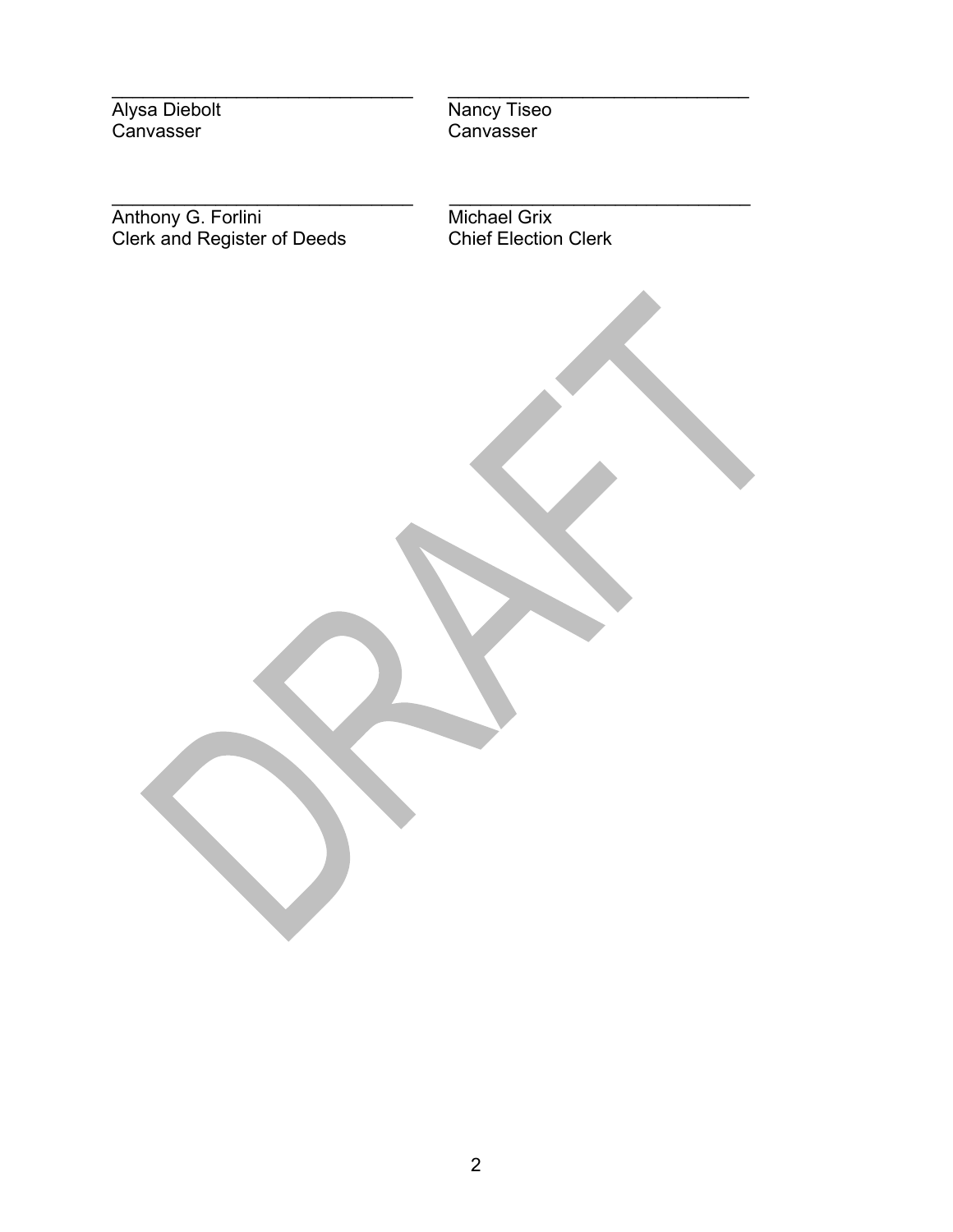#### **MACOMB COUNTY BOARD OF CANVASSERS APRIL 11, 2022 MEETING UNOFFICIAL MINUTES**

The Macomb County Board of Canvassers met in the Clinton Township Warehouse (37935 Groesbeck Hwy in Clinton Township), on April 11, 2022.

The following Board members were present, unless noted below:

 Sarah Stovall – Chair Lori Mabee – Vice Chair Nancy Tiseo – Canvasser Alysa Diebolt – Canvasser

#### **Call to Order**

Sarah Stovall called the Board of Canvassers meeting to order at 9:30 a.m.

#### **Public Participation**

None

#### **Certification of Containers**

The canvassers certified containers for the listed communities at the following locations on the following dates. At the end of each day, the Canvassers temporarily adjourned their meeting until the following day.

#### **April 11, 2022**

- 1. Clinton Twp. Warehouse (37935 Groesbeck, Clinton Township) Harrison Twp. and Clinton Twp.
- 2. St. Clair Shores City Hall (27600 Jefferson, St. Clair Shores) Grosse Pointe Shores, Eastpointe, Mt. Clemens, Center Line, and St. Clair Shores
- 3. Macomb Township Senior Center (51210 Alma, Macomb Township) Ray Twp., Armada Twp., and Macomb Twp.

#### **April 12, 2022**

- 4. Warren DPW Garage (12801 Stephens, Warren) Fraser, Roseville, and Warren
- 5. Sterling Heights Voting Garage (12260 Clinton River, Sterling Heights) Sterling **Heights**

#### **April 13, 2022**

- 6. Chesterfield Township Hall (47275 Sugarbush, Chesterfield Township) New Baltimore, Memphis, Lenox Twp., Chesterfield Twp., Richmond City and Richmond Township
- 7. Shelby Township Hall (52700 Van Dyke, Shelby Township) Utica, Bruce Twp., Washington Twp., and Shelby Twp.

#### **Public Participation**

None

#### **Adjournment**

Alysa Diebolt made a motion to adjourn the meeting, seconded by Nancy Tiseo. The motion passed unanimously and the meeting was adjourned at 1:48 p.m.